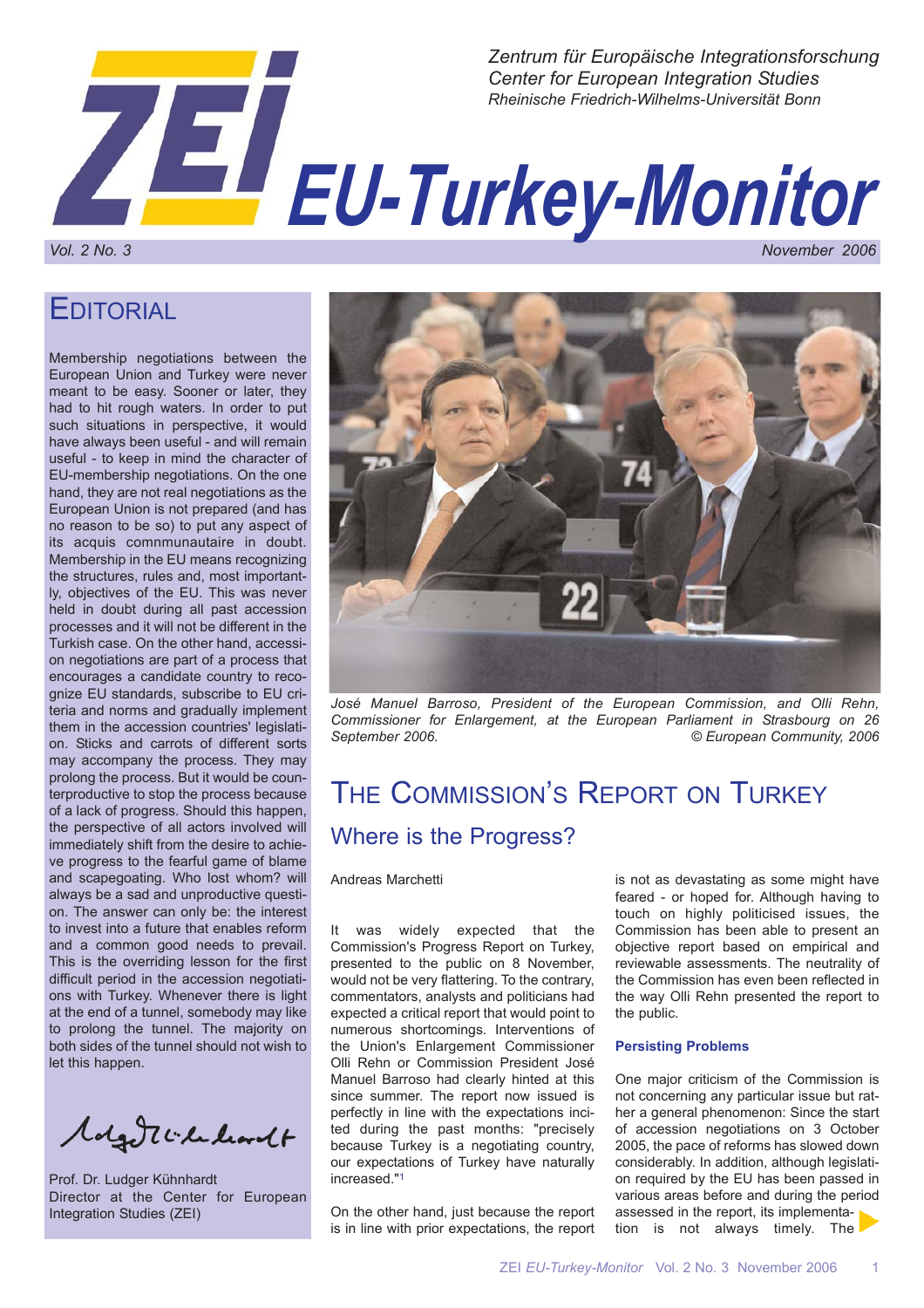Commission therefore urges Turkey to live up to expectations and to increase its efforts towards general improvement.

Among the EU's concerns certainly feature the issues widely discussed over the past months such as the application of Art. 301 of the new Penal Code, intended to protect some vague concept of "Turkishness". The Commission criticises the occasionally very broad interpretation of this article, effectively restricting the freedom of expression. So far, the case law established has produced an ambivalent picture. Apart from that, the report still does not see the independence of the judiciary guaranteed, corruption is still wide-spread and the human rights record is still flawed, although slowly improving. The same holds true if it comes to the freedom of religion for non-Muslim religious communities and the respect for minority rights.

Among the many points mentioned by the EU, two issues merit particular attention: civil-military relations and the continuing conflict over Cyprus. These two areas are currently among the Union's major concerns. The Commission criticises the persisting structure of civil-military relations in Turkey because the military continues to "exercise significant political influence". Accordingly, civil control over the military is still very limited - not only in budgetary terms but also in terms of military employment and strategic choices. Since the EU's ideas of civil-military relations are partly contradictory to the image of the military in Turkey - besides the President the institution that stands for the secular orientation of Turkey - the necessary changes will cut deep into the self-understanding of the armed forces but also of the Turkish Republic. Accordingly, change must be introduced and implemented with caution. Besides, the military needs to be offered a new raison d'être as a sort of compensation for its eventual loss of political influence. The EU could play a central role in this by proactively integrating NATO-partner Turkey into design and operations of the European Security and Defence Policy.

If it comes to direct EU-Turkey relations, the Commission cannot identify any progress with regard to the "full, non-discriminatory implementation of the Additional Protocol, and the removal of all obstacles to the free movement of goods, including restrictions on means of transport." In the new Enlargement Strategy, also published on 8 November, the Commission once again underlines the Union's position: Turkey is expected to - de facto - recognise EU-member Cyprus. The Commission does not yet recommend any restrictive measures, but responding to exigencies of some EUmember states - emphasises that it "will make relevant recommendations ahead of the December European Council, if Turkey has not fulfilled its obligations." The crucial

point is the question of access of Cypriot vessels and planes to Turkish harbours and airports. So far, the Finnish Presidency's efforts to find a compromise have not been successful. Every good-willed actor on the EU-side should bear in mind though that the room of manoeuvre for any Turkish politician in this highly emotionalised issue is very limited at present with presidential elections and parliamentary elections approaching in 2007. In one year's time, progress in this issue might be easier to attain. Although some statements from Ankara signal the willingness to deliver - on diplomatically acceptable grounds - the struggle over Turkey's treatment of Cyprus will be the biggest stumbling block so far encountered during negotiations because the EU has now clearly demanded advancement by mid-December.

### **Turkey's progress**

Although the Commission's report is indeed quite critical and identifies numerous points were progress has fallen short of expectations, the report also gives credit to Turkey's continuing efforts in various areas. The evaluation of the state of the art in the different negotiating chapters speaks a clear language: The Commission points out only one chapter (fisheries) where "no progress" has been made and merely two chapters (free movement of capital, public procurement) with "very limited progress". In 21 chapters the EU identifies at least "limited" or "some progress". On the positive side, Turkey has made "progress" in five chapters2 and even "good progress" in two (enterprise and industrial policy, education and culture).3 All in all, on a quantitative basis and considering the projected way ahead, Turkey's general advancement can be considered average with a positive tendency.

Even in areas where the Union still identifies major shortcomings, at least some improvements could be identified. In the area of human rights, the report highlights that Turkey has ratified various Protocols, especially concerning the abolishment of the death penalty. Although Turkey's record does not yet comply with European standards, less cases of torture and ill-treatment have been registered. Administrative transparency and accountability has been increased, inter alia by the establishment of an ombudsman.

In technical terms, the successful conclusion of the screening process in October and the provisional closure of the first negotiated chapter on Science and Research in June are at least symbolic acts that testify for the every-day commitment in the negotiation process. Although the EU also points at some critical points here, like e.g. the under-staffing of the Secretariat General for EU Affairs, the process appears to be on track.

On the economic scene, Turkey has made substantial progress in various areas. The Progress Report clearly states that Turkey has considerably advanced in meeting the economic Copenhagen criteria, i.e. the existence of a functioning market economy and the capacity to cope with competitive pressure and market forces within the EU: The Turkish economy has continued to grow considerably and Turkey has maintained a successful disinflationary policy, while consolidating public finances. At the same time spending on education increased. The investment climate has been improved and the structural transformation of Turkey's economy continued. The main concerns are attached to the labour market, though. Despite good macroeconomic figures, the unemployment rate remains at almost 10%, young even face more significant unemployment and female employment continues to be low.

#### **Perspectives**

The Commission's balanced assessment leaves no doubt that progress has been slower than expected or demanded - but that there has been progress nonetheless. This fact should not be neglected by exclusively pointing to the well-known and generally recognised critical points that have already fuelled discussions over the past months. Besides, progress has been realised on many levels and to various extents - without a clear membership perspective it is doubtful whether this would have been accomplished at all.

However, the Progress Report also makes clear that more efforts are needed. Especially in sensitive points, Turkey will soon have to take decisive steps. In a certain sense, the Progress report can be of help to continue reforms by openly recognising Turkey's strengths and efforts, the Commission failed though to take temporary constraints for Turkish policy more into consideration.

1) Olli Rehn: "Turkey: state of play of the accession process", European Parliament, AFET Committee, SPEECH/06/392, Brussels 20 June 2006.

2) Information society and media, Economic and Monetary Union, Regional Policy and Coordination of Structural Instruments, Consumer and Health Protection, External Relations.

3) Since the Progress Report clarifies for chapter 33 that "the acquis does not require transposition" in this chapter, it is not considered for the present list. Chapters 32, 34, and 35 that are not explicitly dealt with in the report are also left out.

*Andreas Marchetti is Research Fellow at ZEI*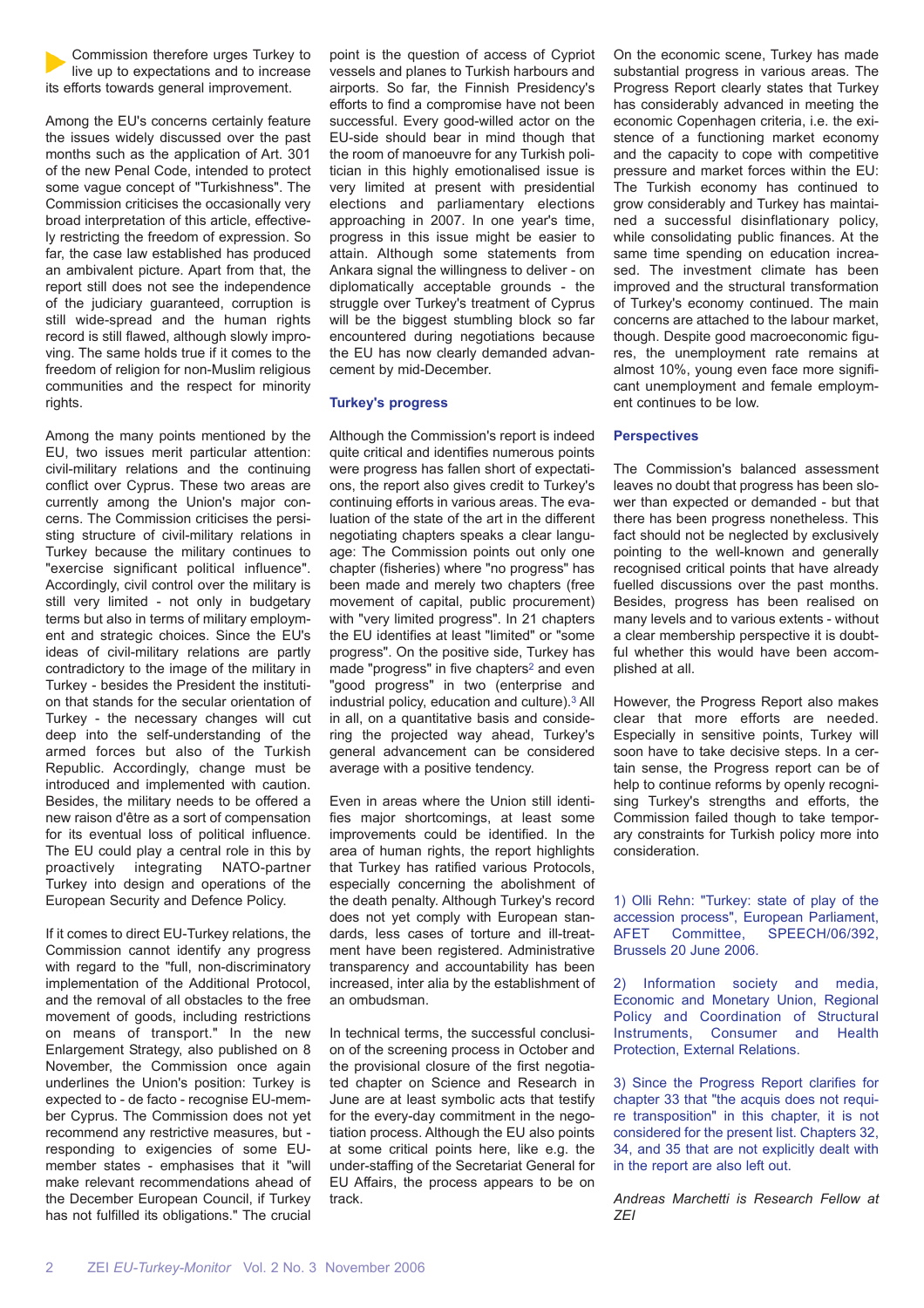# "THE TURKS ARRIVE!"

### European media and public perceptions of Turkey

Ellen Svendsen

On the international Women's Day 2005, Turkish women demonstrating in Istanbul were violently attacked by Turkish riot police. Only minutes after the violence broke out, the event was broadcast to European citizens. The extensive media coverage that followed proved an example of particularly bad timing for Turkish authorities, who on the very same day had met with EU representatives to discuss future membership negotiations.

This was not the first, nor the last time Turkey was to be exposed in European media as a ruthless violator of human rights. In other words, the media coverage of this particular event can be interpreted against the backdrop of numerous similar events. Hence the interrogation of the present article arises: what characterizes this context of media reports, and how does it influence the way Europeans form their perceptions of Turkey?

### **The nature of perceptions**

Firstly it should be stressed that as regards human rights violations, there is no denying that Turkey does have a sinister record. What interests us here however, is not only facts about Turkey, but how Turkey is *perceived* through media constructed presentations of facts.

A person´s perception of an event is an

### CHRONOLOGY

compiled by Volkan Altintas

**2006 31 July:** Turkish President Ahmet Necdet Sezer appoints General Yasar Büyükanit to become new chief of the Turkish military. He will replace General Hilmi Özkök.

**2006 21 September:** Elif Safak, accused under Article 301 of the Turkish penal code, is acquitted.

**2006 27 September:** The European Parliament votes a report on "Turkey's progress towards accession". The report is approved by 429 parliamentarians, 71 vote against it and 125 abstain.

**2006 4 October:** The Parliamentary Assembly of the Council of Europe votes the report "The cultural situation of the Kurds" prepared by Lord Russell-Johnston, UK House of Lords.

expression of how this person *interprets* the information she has of the event. And this interpretation in turn depends on a broad range of cultural, social and individual factors having shaped the intellectual horizon of the person in question. Perceptions are important because they constitute the basis of our actions. Indeed, the poststructuralist idea according to which one acts on what one *perceives something to be*, and not how it *is*, has gained momentum in much recent literature on international politics.

I argue that if the above hypothesis is true, it could have serious consequences for Turkey´s application for membership in the EU. This is because popular referenda in some EU member countries, notably France, are likely to determine the outcome of the negotiations. Since popular referenda often are expressions of popular perceptions, the need to clarify some aspects of how perceptions of Turkey are shaped appears pressing.

### **The role of European media**

Evidently, as pointed out by way of introduction, media plays a crucial role in forming peoples´ perceptions. However, both European journalists´ approach to Turkey, as well as peoples´ reactions to their work, are not spontaneous creations *ad nihilo* of the media alone. Public perceptions as well as media tales are also products of deeply entrenched structures of thought that imbue collective narratives in a society. Such discursive structures, as the philosopher Michel Foucault would name them, form our ways of thinking. They often function as ideological structures incorporated into *doxa* and give rise to stereotypes. The upshot is that what most of European media report about Turkey only takes on meaning against the backdrop of these underlying discursive structures that determine our conception of reality. In this perspective, the media´s power to create perceptions and their dependence on historically formed stereotypes of Turks, form a complex background for how Europeans perceive Turkey and Turks.

#### **Negativity and fear of Islam**

Yet how do then Europeans perceive Turkey and Turks? Is it even possible to speak of a common European public perception of Turkey? Starting with a survey of some of the most important European newspapers1, at least two central aspects of European media´s presentation of Turkey can be identified.

The first aspect is negativity. Most news from Turkey concerns catastrophes, bomb attacks, bird flu and violations of human rights. This stream of negative news easily overshadows any positive connotation Turkey may have as an attractive holiday destination. When one adds that the average newspaper reader only reads about 20 minutes every day, the

**2006 5/6 October:** German Chancellor Angela Merkel visits Ankara. She declares that Turkey should recognise Cyprus as member of the European Union.

**2006 12 October:** The French Assemblée Généraleapproves in first lecture a "Proposition de loi tendant à réprimer la contestation de l'existence du génocide arménien".

**2006 12 October:** Turkish author Orhan Pamuk, formerly prosecuted in Turkey for having questioned openly the official Turkish position on the Armenian question, is awarded the Nobel Prize for Literature.

**2006 13 October:** The screening process is completed with a detailed screening meeting on the 23rd Chapter on "Judiciary and Fundamental Rights".

**2006 5 November:** Turkish former Prime Minister Bülent Ecevit dies. Under his government, Turkey was accepted as an EU-membership candidate in 1999.

**2006 8 November:** The European Commission publishes the "Turkey 2006 Progress Report" and a paper on the "Enlargement Strategy and Main Challenges 2006-2007" - the latter includes a special report on the Union's absorption capacity.

**2006 11 November:** The second national convention of the ruling Justice and Development Party (AKP) re-elects Recep Tayyip Erdogan as AKP leader.

Sources: www.euractiv.com, www.abhaber .com, www.abgs.gov.tr, www.bbc.co.uk, www.assemblee-nationale.fr.

*Volkan Altintas is Junior Fellow at ZEI*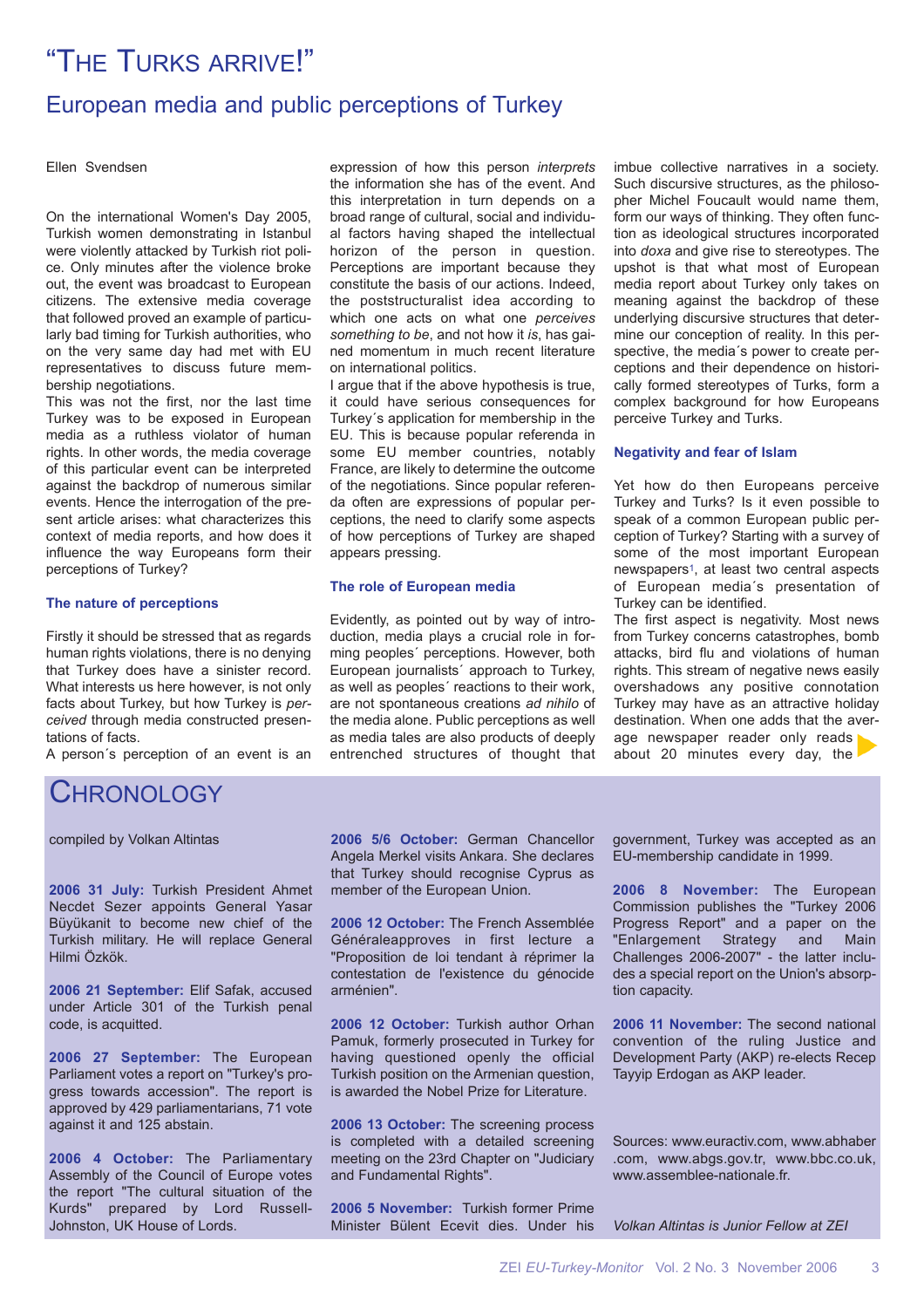degree of nuances brought to this bleak picture is unlikely to be very high.

The second aspect that characterizes many European media's coverage of Turkey is Islam. Turkey is frequently presented as "different" because a large majority of its population is Muslim. If one takes into account that Islam since 11/9 has been demonised in much of the world press, this connotation is far from positive. In this regard, recent public opinion polls indicate that Islam is one of the main reasons for rejecting Turkish membership in the Union.2 Although it is difficult to prove a direct link between media discussions about Islam - often spiced with allusions to a global network of Muslim terrorism - and a public opinion expressing its fear of Turkey, a connection between the two aspects of public debate is very probable.

### **"It´s not that they´re Muslim - but look how they treat their women!"**

I opened this article referring to a violent scene involving brutal Turkish men and victimized Turkish women. This was not an innocent choice. The exceptional coverage of the event on Women´s Day 2005 is part of a recently increased media focus on women´s rights in Turkey. In particular German media has over the last couple of years been preoccupied with honour killings and forced marriages amongst German Turkish immigrants, which constitute the largest Turkish immigrant community in Europe.

During a period of four months from December 2004 to March 2005, six Turkish women in Berlin were reported murdered by their families for having stained their families´ honour.3

In the wake of these killings, a self-reflective and heated debate regarding Germans´ naïve belief in happy multiculturalism and their responsibility for these women followed. A predominant question was: Why did German authorities or civil society not address this problem earlier? Serap Cileli, a Turkish immigrant journalist who already in the early 1990s wrote articles about infringements of human rights in Turkish immigrant communities, was constantly rejected by newspapers and publishers, because, she says, "They told me I was writing about a minority issue and they were afraid of appearing racist.  $(...)^{n_4}$ 

However, even though many welcomed the new debate, others found that the media gluttony in search of family tragedies unjustly stigmatised all Turks. An important factor in this regard was *the way* German media presented the killings. The female victims were repeatedly portrayed as long haired, fair and innocent beauties, whereas their families were portrayed as barbaric brutes slaughtering these beauties as if they were animals. Spiced with recent years´ nourishing of the fear of Islam and fundamentalist terrorists, these black - and white media discourses easily bring across a bleak picture of Turkish immigrant society as generally uncivilised.

In this respect it is interesting to note that Europe - in particularly Western Europe seems to have come to perceive itself under the auspice of women empowerment and equality between the sexes. Professor of sociology Abraham De Swaan believes Europe´s conflict with Islam is first and foremost a conflict over gender policy.5 De Swaan sees Samuel Huntington´s famous prediction of a clash of civilizations as "a battle of the sexes",<sup>6</sup> and claims that "In religious matters the established Europeans feel a bit uneasy, but in gender matters they are completely certain to occupy the moral high ground (…). ('It´s not that I have anything against Islam, or against Muslims, on the contrary, but what they do to their women is unacceptable')."7 Hence, if Turkish women are persistently discussed only in the context of male dominance and aggressiveness incorporated into a community of traditional values, then these women may become symbols of a society that is perceived as "uncivilised".

The problem seen from Turkey would be that Turkish immigrant communities, which have a tendency to attach particular importance to traditions which in their country of origin may have evolved, changed, or even disappeared, are taken to represent contemporary Turkey. Now obviously, if Turkish immigrant societies are perceived by Europeans as mirroring Turkey, whereas in fact Turkey is far more liberal and "European" than these communities, then, in line with what has been pointed out above, Turkey may have reasons to worry about future referenda on accession.

This is particularly important in so far as all news from Turkey or Turkish immigrant communities naturally is linked to Turkey´s accession negations with the EU. Indeed, when scrolling headlines in the French and British press from the last couple of years, Turkey is barely mentioned in any other context than EU negotiations. This entails that Turkey is constantly scrutinized in the European public sphere, judged

## CURRENT NEGOTIATING STATUS

#### *No. Title of chapter*

|                             | $\mathbf{1}$            | Free movement of goods                                     | x                        |
|-----------------------------|-------------------------|------------------------------------------------------------|--------------------------|
|                             | $\overline{2}$          | Freedom of movement for workers                            | x                        |
|                             | 3                       | Right of establishment and freedom to provide services     | X                        |
|                             | $\overline{\mathbf{4}}$ | Free movement of capital                                   | X                        |
|                             | 5                       | Public procurement                                         | X                        |
|                             | 6                       | Company law                                                | X                        |
|                             | $\overline{7}$          | Intellectual property law                                  | X                        |
|                             | 8                       | Competition policy                                         | X                        |
|                             | 9                       | <b>Financial services</b>                                  | X                        |
|                             | 10                      | Information society and media                              | X                        |
|                             | 11                      | Agriculture and rural development                          | X                        |
|                             | 12                      | Food safety, veterinary and phytosanitary policy           | X                        |
|                             | 13                      | <b>Fisheries</b>                                           | X                        |
|                             | 14                      | <b>Transport policy</b>                                    | X                        |
|                             | 15                      | Energy                                                     | X                        |
|                             | 16                      | Taxation                                                   | X                        |
|                             | 17                      | Economic and monetary policy                               | X                        |
|                             | 18                      | <b>Statistics</b>                                          | X                        |
|                             | 19                      | Social policy and employment                               | X                        |
|                             | 20                      | Enterprise and industrial policy                           | X                        |
|                             | 21                      | Trans-European networks                                    | X                        |
|                             | 22                      | Regional policy and coordination of structural instruments | X                        |
|                             | 23                      | Judiciary and fundamental rights                           | X                        |
|                             | 24                      | Justice, freedom and security                              | X                        |
|                             | 25                      | Science and research                                       | X                        |
|                             | 26                      | <b>Education and culture</b>                               | x                        |
|                             | 27                      | Environment                                                | x                        |
|                             | 28                      | Consumer and health protection                             | x                        |
|                             | 29                      | Customs union                                              | X                        |
|                             | 30                      | <b>External relations</b>                                  | X                        |
|                             | 31                      | Foreign, security and defence policy                       | X                        |
|                             | 32                      | <b>Financial control</b>                                   | X                        |
|                             | 33                      | Financial and budgetary provisions                         | X                        |
|                             | 34                      | Institutions                                               | X                        |
|                             | 35                      | Other issues                                               | $\mathbf x$              |
| Legend: X<br>not yet opened |                         |                                                            |                          |
|                             |                         | opened                                                     |                          |
|                             |                         | X<br>closed                                                | Data as of November 2006 |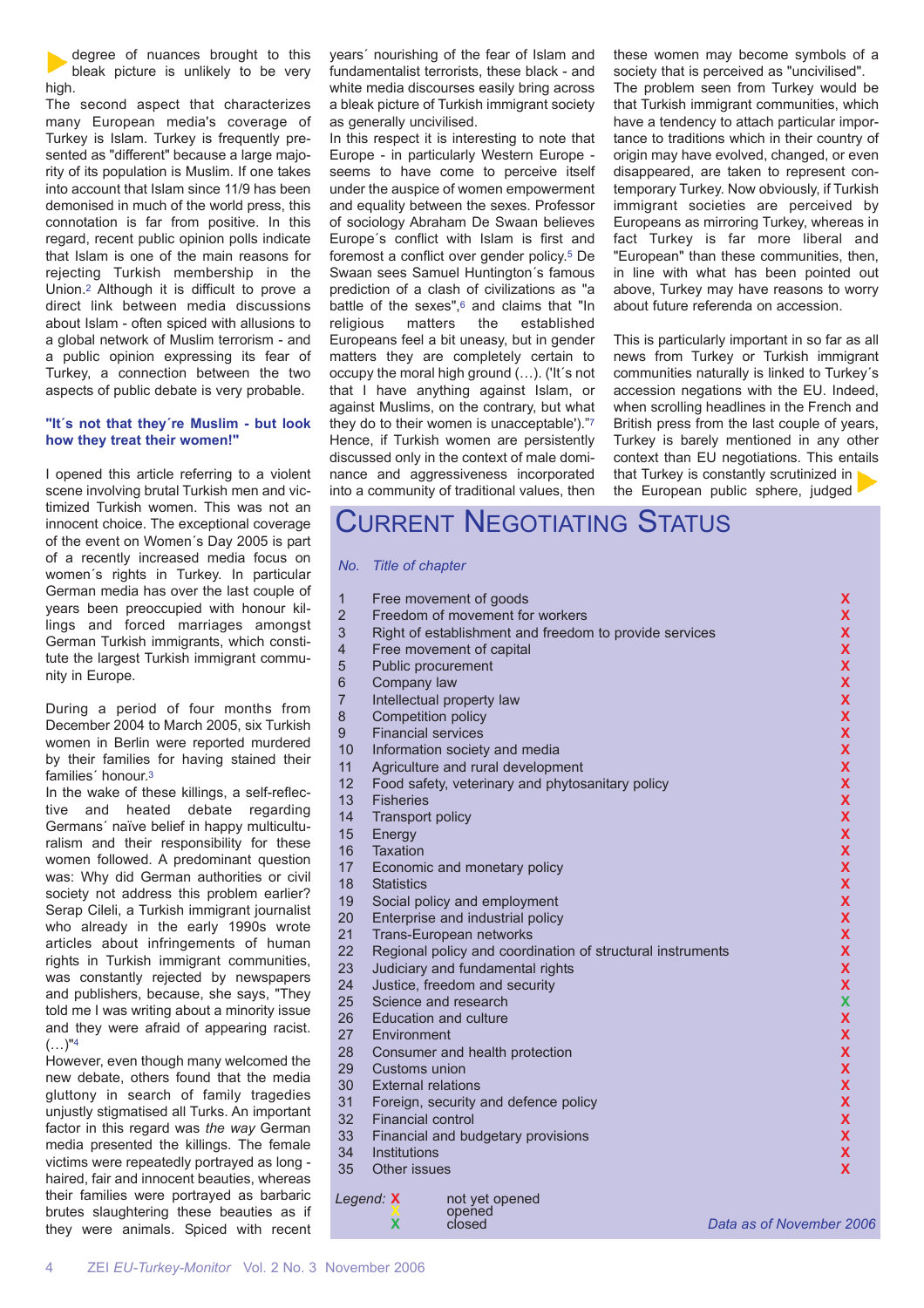and questioned against the backdrop of a set of economic, juridical and moral "European standards" - or the Copenhagen criteria as they are labelled. Such scrutiny has not been reserved to Turkey alone. The Copenhagen criteria have become increasingly important in the assessment of applicant countries after the EU at the beginning of 1990s strengthened its conditionality policy. Yet there is no hiding that Turkey has expressed frustration over a policy they consider continuously inventing new standards to be followed. This is particular the case in human rights questions. Turkey certainly has its dark chapters to be dealt with in this domain, but so do many of the new member states, without thereby being exposed to the same degree of media scrutiny as Turkey so far has been. In particular as regards development in women´s rights, there was a peculiar public silence about the fundamental problems in the former communist countries, whereas women seem to have become the very proof of Turkey´s lack of civilisation 8

The European media focus on the negative aspects of Turkish compliance with the Copenhagen criteria - of which there are indeed many - is not surprising. The media feeds, as it always has, on bad news. Yet in the case of Turkey, there is a need to go further than this simple golden rule in journalism and interrogate both the very *choice* of questions and the way in which they are formulated. After all, choices of words take their source in discursive systems of which we are rarely aware, but which reveal a great deal about our attitudes and perceptions.

### **Turkey: The traditional "Other"**

The synthesis of the two above - mentioned aspects of European media coverage of Turkey, negativity and Islam, gives rise to what is often called the "othering" of Turkey.9 It is repeatedly held that Europeans have a particular need to define

### LATEST DOCUMENTS

Commission of the European Communities: Turkey 2006 Progress Report, SEC(2006)1349.

Commission of the European Communities: Enlargement Strategy and main Challenges 2006-2007, COM(2006)649.

European Parliament: Report on Turkey's progress towards accession, A6- 0269/2006.

Council of Europe. Parliamentary Assembly. Committee on Culture, Science and Education: The cultural situation of the Kurds, Doc. 11006.

themselves in negative opposition to outsiders. This may be why one of the most frequently evoked questions in articles about Turkey is to what extent this country is European - that is, "like us". A Muslim country, Turkey is perceived as being fundamentally different, morally, culturally and politically, from other European countries. And this difference not only functions as a line of demarcation, it also provides a means to project negative characteristics on to this "other", and distance oneself from one´s own shortcomings. Indeed, throughout European history Turks have persistently been associated with violence, sexual perversion and stupidity. The Ottoman man and woman, although exotic, were generally perceived of as dirty, sexually perverse and extremely violent. Many of these perceptions were nourished by British and French travelogue literature from the 19th century, by authors like Lord Byron, George de Hongrie, Lady Montagu and Victor Hugo, to mention a few.

In my view, this literature tradition should not be neglected when analysing contemporary media coverage of Turkey. After all, as Edward Said famously pointed out, literature is by no means innocent in the shaping of collective narratives.10 Furthermore, many European languages still have pejorative expressions referring to Turkey: In French one has "fort comme un Turc", or "tête de turc", which point to the strength, yet also stupidity, of the Turks. In German a verb for cheating/simulating is "türken", and in Norwegian one says "to do a Turk", which simply means to put on perfume when one does not have time to take a shower. The implicit message behind these expressions is that even though Turks pretend to be clean "like us", they remain dirty beneath the surface. My hypothesis is that this linguistic heritage may find resonance in wordings frequently used in connection with Turkey´s application for membership in the European Union. For instance, headlines such as "Poles a plenty? Wait till the Turks arrive"11, can easily be read against a background of fear of Muslims invading Europe. For the more historically cultivated Europeans, it may evoke the image of hordes of Ottoman soldiers, for others the link to terrorism may come to mind. Another recurrent expression that occurs both in the press and in academic work on Turkey, is idea that Turkey has a "desire for Europe". A desire is an irrational sentiment, a passion, and coined to Turkey it thrives on centuries of stereotyped presentations of the sexually perverted Turk. Along these lines of thought, it is also worth noting that Turkey is frequently alluded to as untrustworthy and suspicious, like in the headline *Turkey "covers up" bombings to "protect" tourist industry*.12

### **A question of identity**

Yet is there a link between these speculati-

ons and the current public opposition against Turkish membership? As noted above, it is always hard to prove anything when it comes to an imprecise and blurry concept like "public opinion". Yet again it should also be recalled that when asked why they are against Turkish membership, a majority of Europeans state that different religion and culture are important factors. And by constantly returning to the question of compatibility between Turkish religion and European identity, the media implicitly continues the "othering" of Turkey. In short: In a troublesome time for Europe when the quest for a common identity seems to thrive on a rigid opposition between "us" and "they", Europeans impose on Turkey the role of the convenient Other that can tell us  $who$  we are.

1) My main sources have been articles from BBC, the Guardian, Le Monde, Le Figaro, Die Zeit and Spiegel during 2005- 2006. The German papers date back to 2004.

2) "Over half of EU citizens against Turkey accession", available at http://www.euractiv.com/en/governance/eurobarometerhalf-eu-citizens-turkey-accession/article-142697.

3) Jody K. Biehl : "The Whore lived like a German", available at http://service.spiegel.de/cache/international/0,1518,druck-344374, 20.04.2006.

4) Ibid.

5) Abram de Swaan: "Notes on Multiculturalism, Religion, and Gender relations", presented at the conference "Visions d´Europe" at IEP Paris 10 March 2006, copy provided by Prof. Dr. Robert Picht.

6) Ibid.

7) Ibid.

8) I analyse this relation in "EU as a Moral Actor: Women's rights on Turkey's road towards EU membership", Master dissertation at theCollege of Europe 2006.

9) Nilufer Göle: " Europe: an identity or a project?" in Sign and Sight, available at http://www.signandsight.com/features/514.html.

10) Edward W. Said: *Orientalism*, Penguin Books 2003 (first published 1978), London, p 27.

11) http://www.timesonline.co.uk/article/0 ,,1072-2323634,00.html.

12) http://www.timesonline.co.uk/article/0 ,,2089-2252575,00.html.

*Ellen Svendsen holds an Mphil in philosophy from Sorbonne Paris I, King's College London and the University of Oslo, and an MA in Advanced Interdisciplinary European Studies from the College of Europe, Warsaw, where she specialized in EU-Turkey relations. She has previously worked as a journalist and literary critic for Norwegian newspapers and is currently Assistant Director in HR Norway, where she is in charge of international issues.*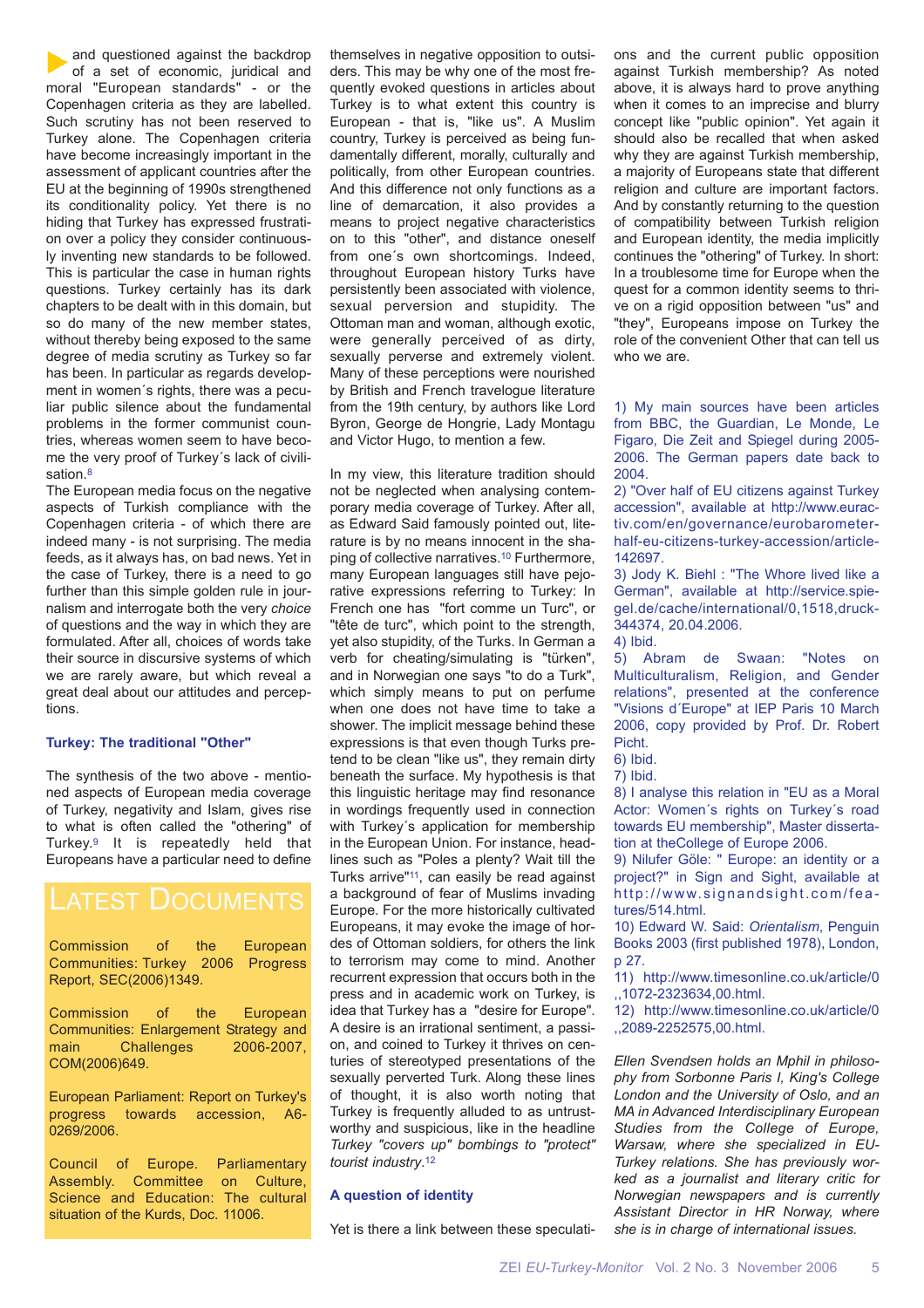# FORMING TURKISH PUBLIC OPINION ON EU-MEMBERSHIP

Canan Balkir

The media, as one of the dominant structures of Turkey's social and political system, is a powerful informing and socializing institution. It is central to forming public opinion as the main setter of the public agenda. News as a specific basic function of the media has a significant role in this powerful process. As the media exert influence and causes social change within society, it is expected to play a crucial role during the Europeanization process. It is expected to influence both elite and public perceptions and opinions concerning Turkey's relations with the Union.

The contents of the daily newspapers can be regarded as a reliable indicator of the culture and society in which they are produced. When we look at the way how the relations between the EU and Turkey are reflected in the columns of Turkish national dailies, it is important to note that with the exception of *Radikal*, a liberal daily; almost all the national dailies - in differing degrees - seem quite sceptical about Turkey's accession to the EU. Furthermore, the official statements are considered as the main source for EU related news and evaluations. In contrary to general considerations, the mainstream newspapers such as *Hürriyet* and *Sabah* evaluate both Turkey-EU relations and EU related issues in a rather superficial manner, and they usually reflect the populist political discourses. On the other hand, the way they cover the problems arising during the accession process is highly temperamental. Furthermore, they reflect almost the same concerns about Turkey's full membership process, polarizing the issues by attaching national discourses to the news coverage. The controversial issues of the negotiations are represented as problems almost with no short term solutions.

The Cyprus problem has become a highly contentious issue in Turkey's relations with the EU. For the Turkish public, the chance of achieving a just and fair settlement of the Cyprus problem looks rather dim for the foreseeable future. Along with the Cyprus problem, some of the other concerns are the issues of the so-called Armenian genocide, the Kurdish problem and the pressure from the EU for Turkey to re-open the Heybeliada Greek Orthodox Seminary. These highly politically polarized issues are finding place in the news coverage of the dailies and seen as the main obstacles of Turkey's membership, establishing a linkage between accession and losing the country's sovereignty within the demands of EU. This perception caused the drastic decline of the Turkish public support to the EU accession.

The other common issues which are repeatedly discussed are the concerns about the Fener Greek Patriarchate, the double standard applied by the EU concerning Turkey's membership process and that the Accession Partnership Document is similar to the Treaty of Sevres, the treaty which in a way abolished the Ottoman Empire. Moreover, in times of crisis with the Union, the media reflects the Union as a threat to Turkey's national identity, national values and the unitary structure of the state, thus accusing the government of sacrifices of Turkey's national interests.

The coverage of the conservative newspapers such as *Türkiye* and *Tercüman* also shows an increased interest in the issues concerning the accession process, although they do not have a separate page devoted to this top agenda item. The coverage of *Türkiye* is mostly in line with the official stance and generally supportive of the integration, with the exception of the aforementioned sensitive issues. The related news is placed in the political pages of the newspaper, neglecting the economic content of the integration. The other conservative daily *Tercüman* displays a more nationalist discourse towards the EU and is sensitive especially on the issue of Cyprus, which it carries to the headlines.

*Zaman* and *Yeni Safak* are the other widely read conservative daily newspapers having more religious flavour and somewhat more intellectual content. *Yeni Safak* is also pro- government and its contents reflect this. Surprisingly, these two newspapers contain more news items about Turkey's accession than most mainstream newspapers in the country, and furthermore these reveal a more positive approach towards the EU in their coverage. A columnist in *Zaman* has even portrayed Turkey's accession to the EU as the convergence of the civilizations between the Western and the Islamic world (H. Gülerce, 22 July 2004). The news and articles in these newspapers are not just informing about the relationship between Turkey and the EU, but also contain more general news about the Union as an international actor. *Zaman* has already appointed a correspondent in Brussels. Similar to the others, both newspapers show great sensitivity if it comes to issues like the Cyprus problem as well as the so-called Armenian genocide.

When we evaluate the media as a whole. there are also central similarities in the way the issues concerning EU-Turkey relations are covered. The Community has been introduced from a utilitarian perspective, as an economically attractive project, but in terms of political aspects it has been portrayed as a project grounding highly challenging problems in domestic politics.

Neither the politicians nor the media have informed the Turkish public that 85 percent of the work to acquire full membership involves domestic measures. The pros and cons of integration are not covered in an adequate and impartial manner and the public is not well informed about the actual integration process. Consequently, Europeanization remains an elitist project.

Regarding the problems faced by the Union such as the aging population, unemployment, failure of the ratification of the Constitutional Treaty, they are sometimes reflected in such an exaggerated manner that they can be taken as signs of the Union's disintegration. The media can also partly be blamed for the link established in the minds of the people between the constitutional crisis and further enlargement, including Turkey. The rise of negative perceptions on enlargement in some EU countries encouraged resentment towards the EU. This is echoed in the public decline of confidence in two aspects: the integration process and the possibility Turkey's accession. A recent poll (Sep. 2006) by Milliyet daily indicates that the percentage of respondents in Turkey "with a positive attitude towards EU membership has dropped from 60% to 32.2%, displaying the declining level of public support. Among the young people (ages 18-27) the positive attitude towards EU membership is higher, 42%. The ratio of respondents stating that it does not really matter if Turkey becomes part of EU or not is 33%.

One of the primary aims of the media should be to overcome misunderstandings and prejudices against Turkey in Europe and the similar prejudices against the Union among the Turkish people. However, if the media has the leaning to mirror the views and voices from a specific angle then we cannot talk about the media as the natural servant of a democratic order.

*Prof. Dr. Canan Balkir, Dokuz Eylül University, Department of EU Studies*

## **ZEI PUBLICATIONS**

Wolfram Hilz: Deutschlands EU-Ratspräsidentschaft 2007. Integrationspolitische Akzente in schwierigen Zeiten, ZEI Discussion Paper, C 164/2006.

Franz-Josef Meiers: Zwischen Partnerschaft und Widerspruch. Die deutschamerikanischen Beziehungen seit dem 11. September 2001, ZEI Discussion Paper, C 165/2006.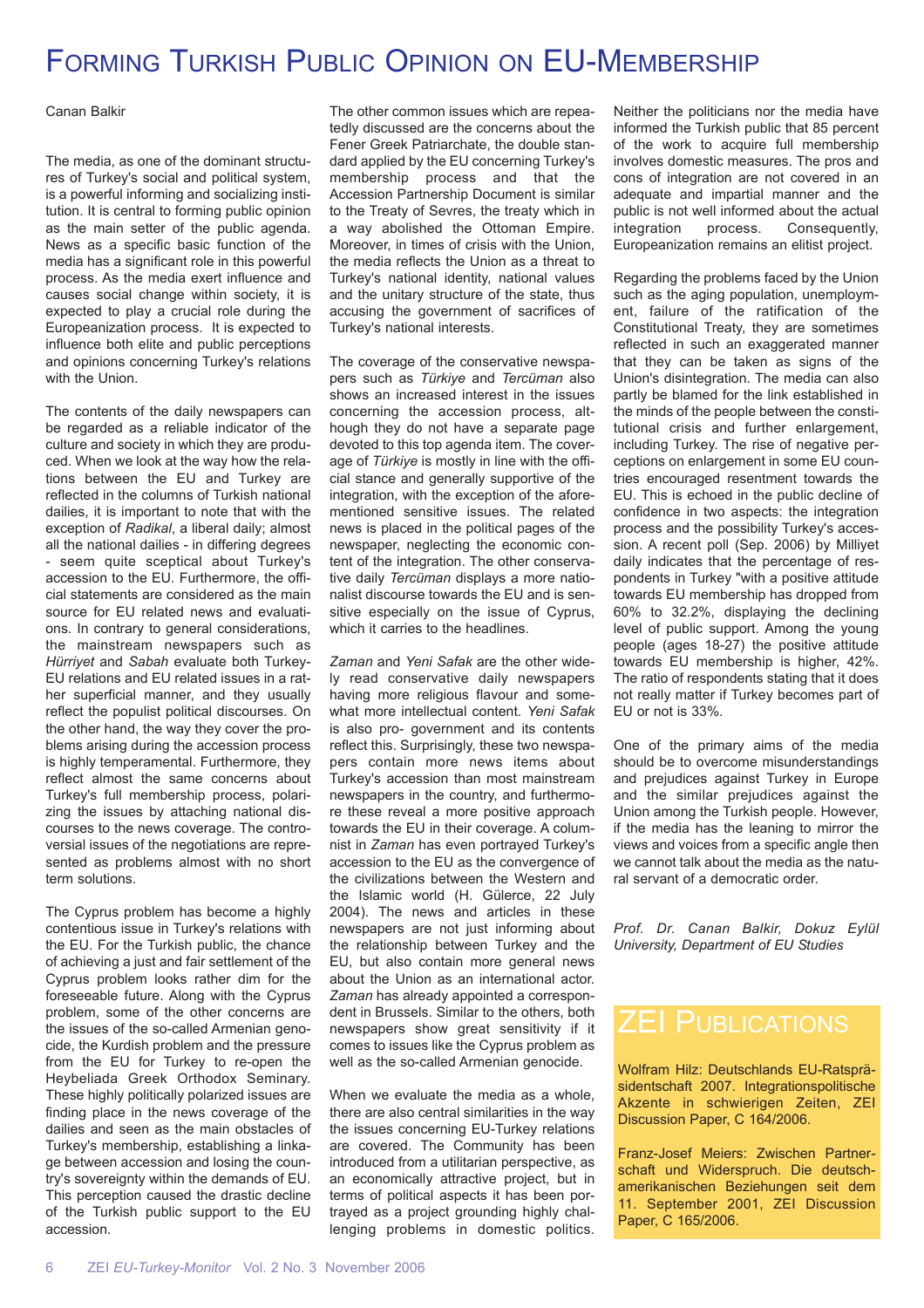# SPOT ON

Thomas Gutschker

The heads of state and government and their diplomats knew what they did when the granted Turkey candidate status at noon on 11 December 1999. However, they had failed to prepare the public for doing so. Even worse, the public was deliberately ignored.

The turning down of Turkey in Luxembourg 1997 was followed - after the change of government in Germany - by diplomatic advances and secret negotiations. It was not Ankara that courted Brussels but vice versa. One of the most important and most far reaching decisions of the European Union was concluded by exclusion of the Union's public.

Today, diplomats preen themselves on how they managed to contrive the coup. But apart from their professional ethos, do they have done a good service to their cause? Certainly, Ankara is no longer only candidate, but negotiation partner of the EU. However, support for Turkish membership has dramatically declined in many member states. According to the Eurobarometer, two thirds of German citizens are opposed. In the constitutional referenda in France and the Netherlands, Brussel's Turkey policy was decisive for more than a third of those voting "no" to reject the constitution (according to exit polls). At first, EU-leaders took refuge from the public, now the public takes refuge from its leaders.

This exemplarily illustrates what it signifies to take political decisions without public discourse, i.e. without the media. After all, it is only newspapers and broadcasting stations that can initiate such a discourse by explaining, criticising and developing alter-



*The media - focussing on critical issues. © The Council of the European Union political weekly "Rheinischer Merkur".*

native positions. Certainly, from a political point of view, this implies time consuming business that generates various efficiency and friction losses. Nonetheless, it is the sine qua non of legitimate political action in democratic societies.

It is evident that the media cannot wait for politics to step forward into public light. They always have to point out the spots on the places where others plunge into darkness. In the case of Turkey news coverage this means: They are not to be lulled by a technocratic accession process with its "screening" and numerous chapters. To the contrary, they have to repeatedly put the basic questions of accession back on the agenda: Where are Europe's borders? To which extent is the enlarged EU capable to absorb and to act. And, with reference to Turkey, are the political criteria fulfilled? How about religious liberty and the equality of women and men - not only in documents, but in reality? Does Turkey conduct a mental change or does it merely adapt to Brussels' exigencies?

Public discussions on such questions have only seen the light of day after the Copenhagen Summit in 2002. But they can no longer be contained today. Besides, the media now follow much closer what happens in Turkey, ranging from so-called honour killings to discrimination against orthodox and Catholic Christians, from social tensions in Kurdish areas, the treatment of the genocide in Armenia up to the processes against writers.

It is well possible that many eurocrats are afraid of this bright light. But in the end, it will not be up to them to decide but - at least in France - up to the citizens.

*Dr. Thomas Gutschker is foreign editor*

# THREE QUESTIONS to Mehmet Ali Birand

*Mehmet Ali Birand is writer, journalist and commentator.*

According to you, which aspects are the most important ones in the debates on accession negotiations?

The European Union was enlarged five times during its fifty-year life span. It conducted negotiations with 19 candidates and approved their full membership. Turkey's accession process, however, has been unlike any of the previous.

Turkey and the EU seem more to be playing at "membership talks" than engaged in serious negotiations. Each side had its own reasons for its failure to initiate a genuine process. The ongoing debate between the two sides are so dissimilar and confrontational that it is as if they were still discussing the pros and cons of Turkey's admission instead of concentrating on technical items. Internal political issues that Europe has to deal with are shadowing its relationships with Turkey.

Looking back at the negotiation processes of all member countries, we see that the first few years were usually spent in technical debates until real negotiations took over and took place within the country in question.Turkey, however, finds itself in a very different situation. Any essential, significant chapter is still to be opened. In fact, all serious discussion on how to comply with Agricultural as well as environmental policies is postponed in favour of the spotlighted Cyprus issue. In other words, discussions are taken up with political issues rather than technical points.

A significant portion of the European public opinion is still uneasy about Turkey and has trouble in picturing Turkey in Europe. In Germany, the Christian Democrats wish to maintain their traditional attitude and are trying to confine Turkey to a speci-